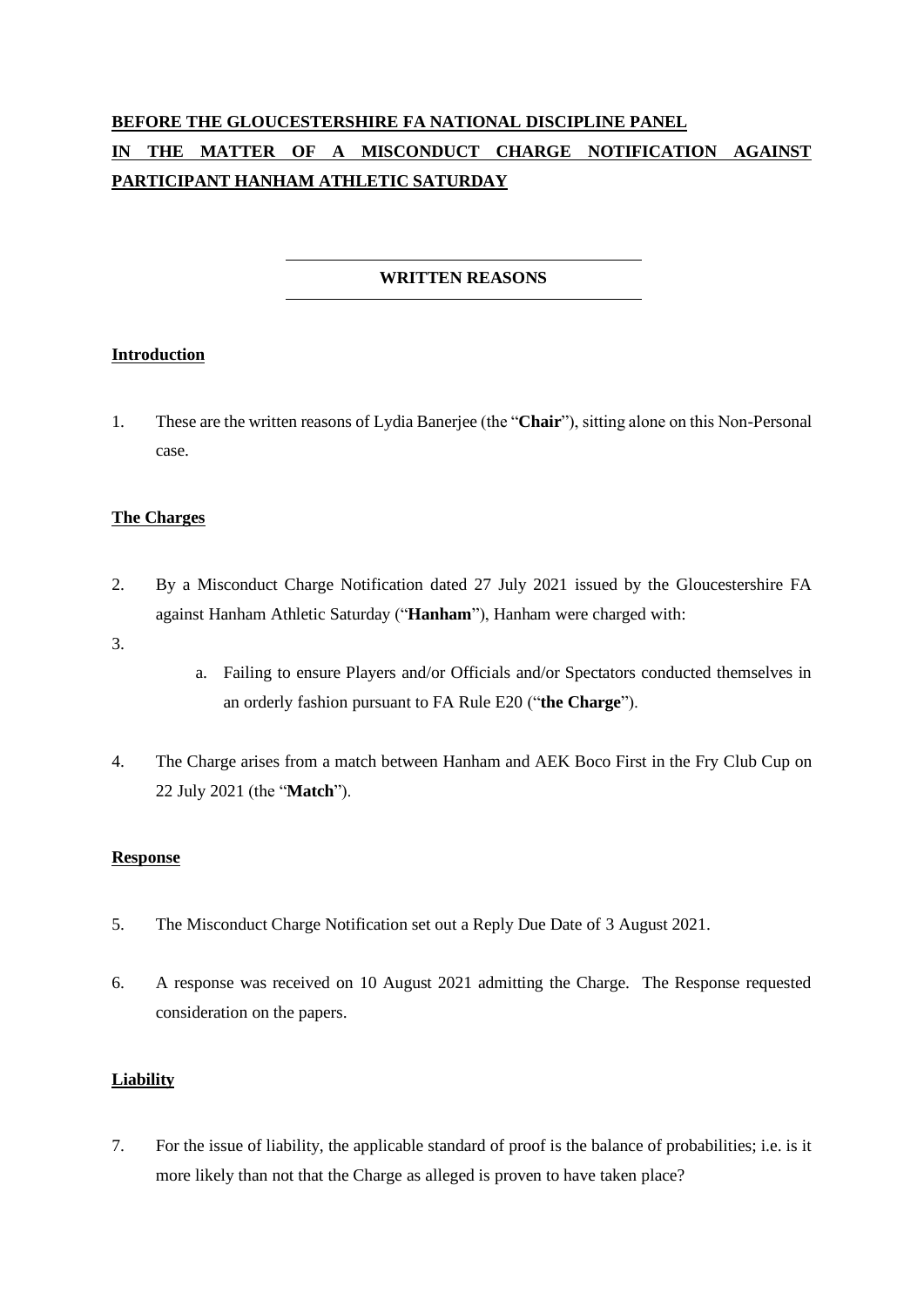8. The Charge is admitted and made out from the details supplied by the Match Referee.

### **Sanction**

- 9. I have had regard to the County FA Disciplinary Sanctions Guidelines, in force for the 2021/2022 season (**"the Guidelines"**).
- 10. The releveant sanction for the Charge is a fine of £0 to £150 and an award of a minimum 5 disciplinary points for the Club.
- 11. I take into account the circumstances and seriousness of the incident in deciding whether to depart from the Guidelines. In so doing, I consider the following relevant aggravating and mitigating factors.
- 12. In terms of aggravating factors:
	- a. A number of players from the Club were involved including the Chairman;
	- b. The Club have had a number of previous sanctions, many of which relate to similar issues; and
	- c. The conduct targeted the Match Referee.
- 13. The only relevant mitigating factor is that the charges are admitted albeit after the deadline.
- 14. Overall, I consider that the aggravating factors justify a fine at the top end of the range, £150 and an award of 5 disciplinary points for the Club.

#### **Outcome**

- 15. For the reasons set out above:
	- a. The Charge against Hanham is found proven.
	- b. Hanham are to receive the following sanctions: